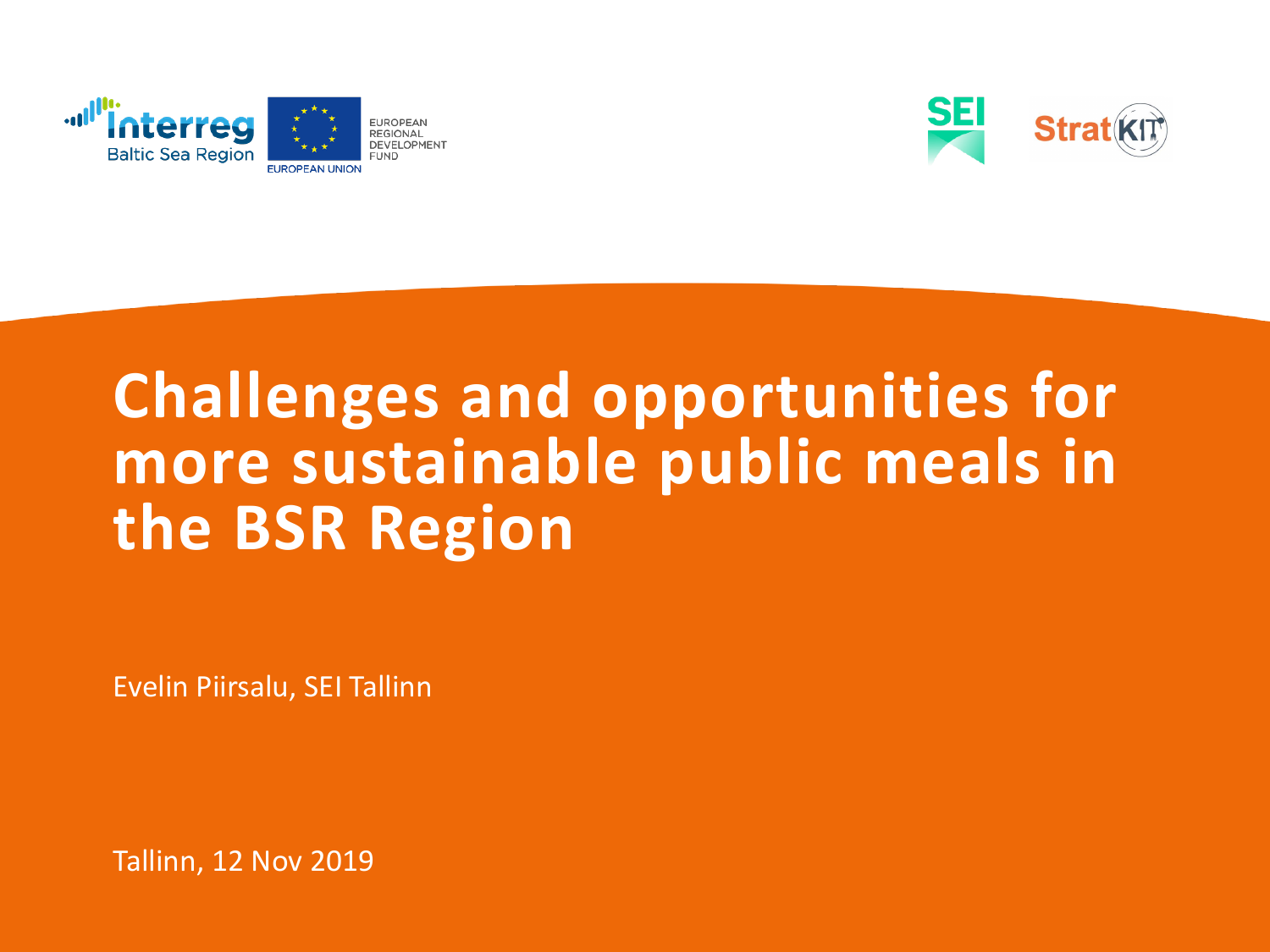#### **Mapping the framework of procurement and public catering service**

- Mapping in partner countries/regions: Finland, Estonia, Denmark, Poland, Brandenburg, St Petersburg, including
- Political and legal framework
- Relevant segments
- Analysis of selected segment
	- Procurement models
	- **Operational models**
	- **Manufacturing models**
	- Cost sharing
- Comparison of country reports

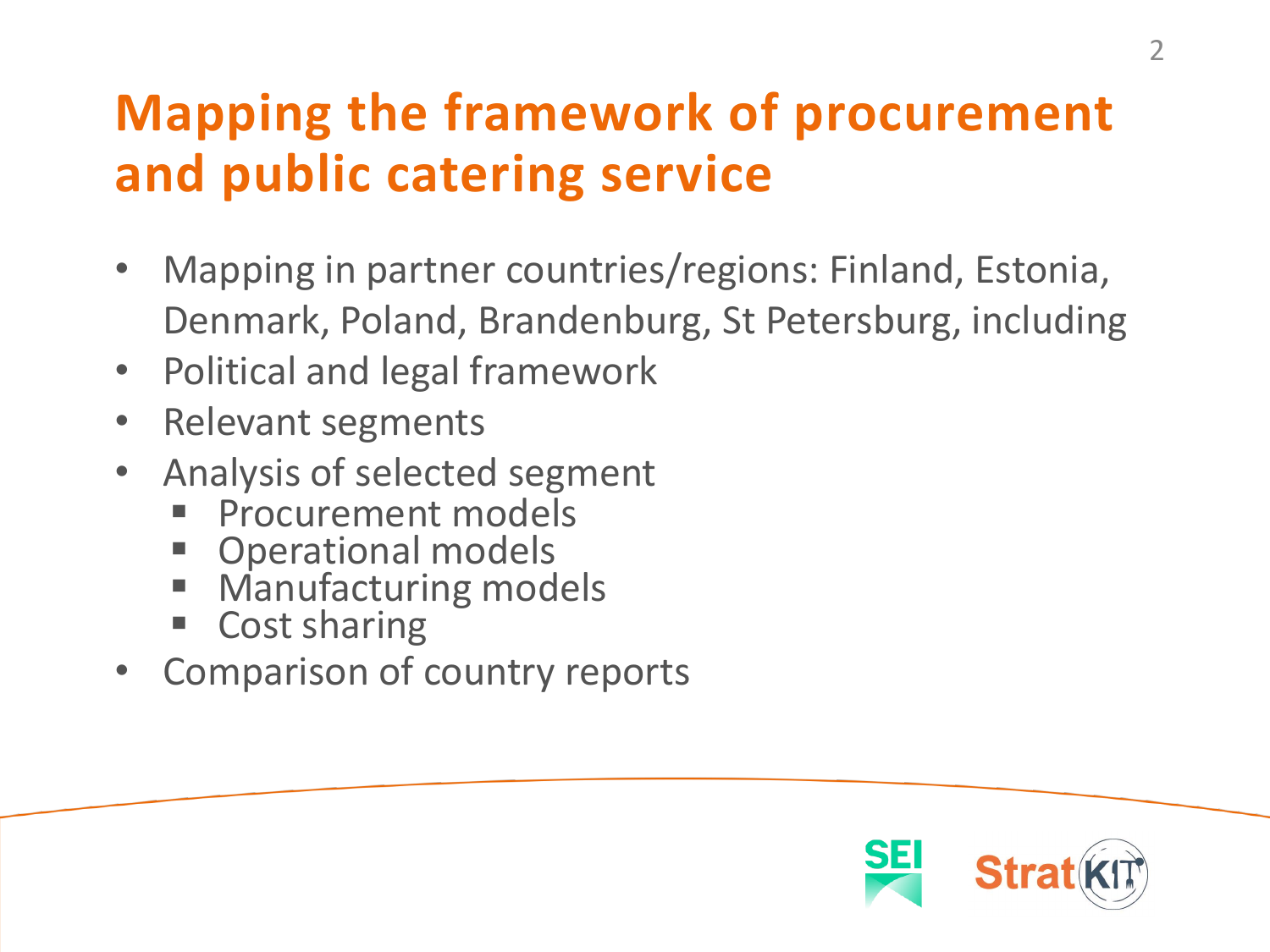# **Legal framework of procuring public catering**

- Clear division between east and west coast of the Baltic Sea
- Strategic level
	- Estonia, Poland and Russia mainly focus on hygiene, nutrition
	- Denmark, Finland and Brandenburg focus also on environmental criteria, such as organic food
- Targets of GPP
- GPP criteria (main focus on organic)
	- Some regions in Denmark really high level organic
	- Other countries initial attempts in some few<br>municipalities, generally no GPP criteria

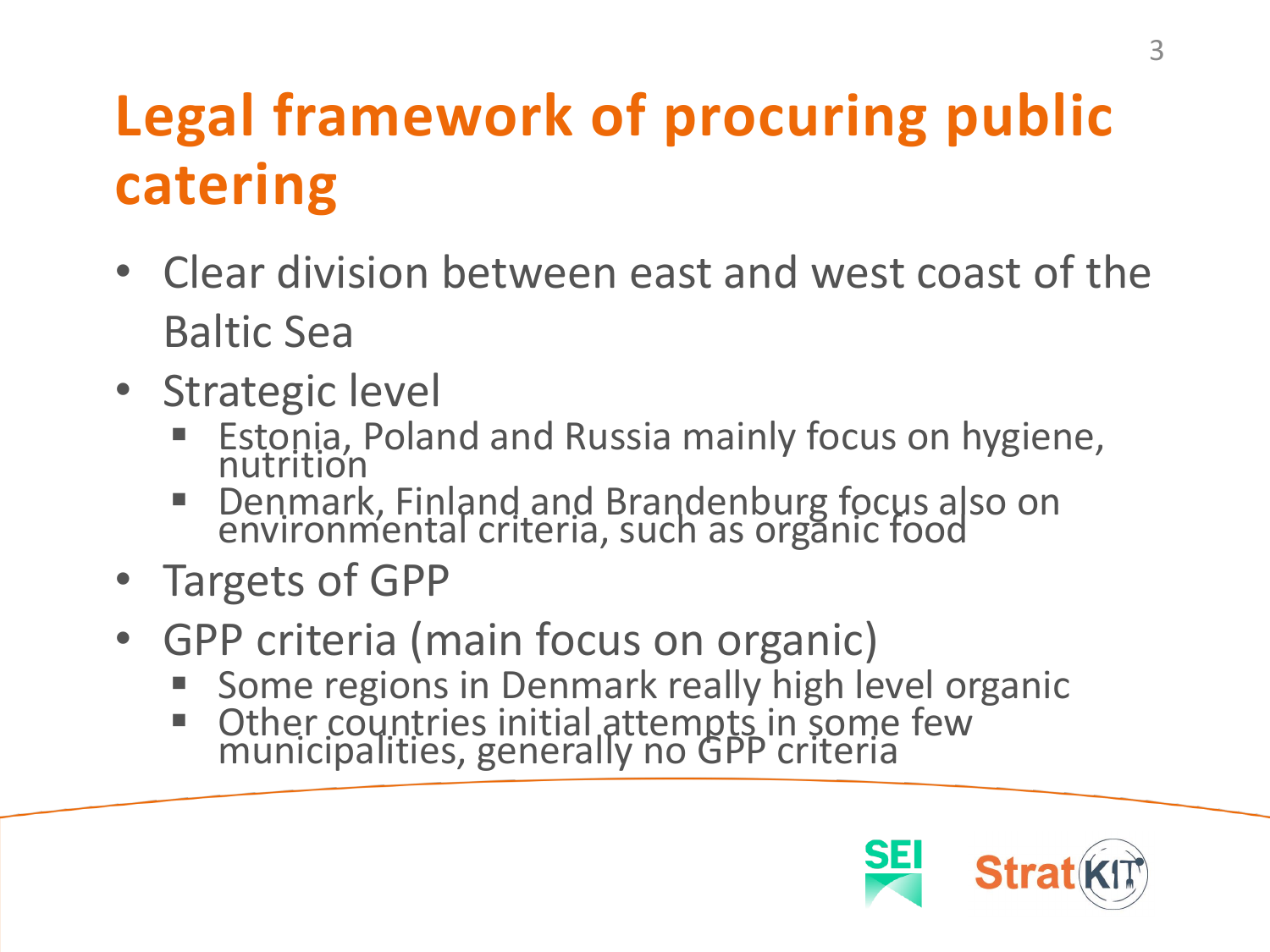## **Comparison between public catering segments**

- Hospitals
- Prisons
- Day care
- Schools
- Unversities
- Elderly homes
- Armed forces
- Canteens of public officials
- Procurement models
- Operational models
- Manufacturing models
- Cost sharing

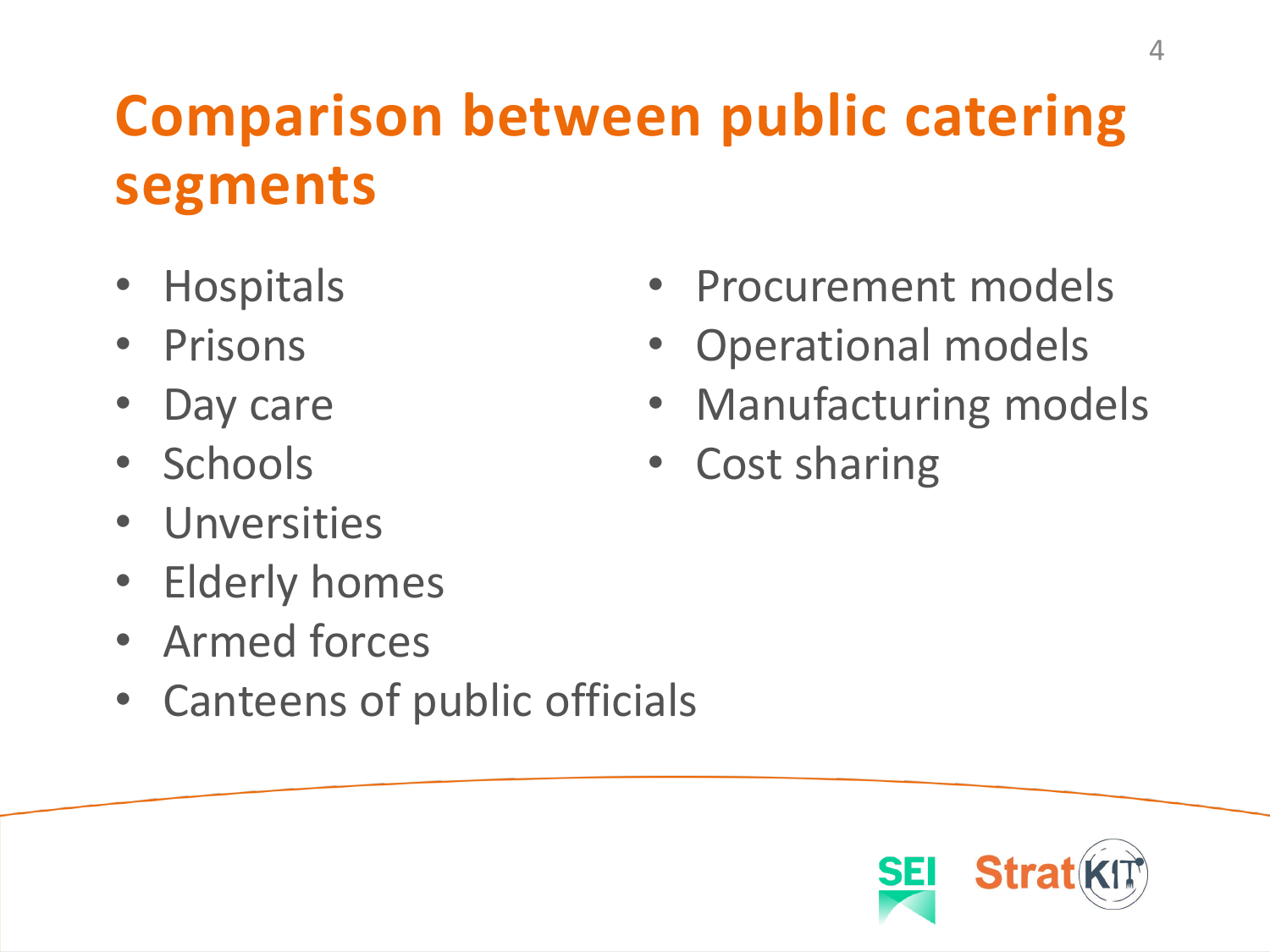## **Comparison between public catering segments**

- Hospitals, prisons, armed forces and day care and schools until are subject to public catering in most StratKit countries
- Universities and canteens of government officials relevant only some countries
- Quite big diversity in procurement models, operational models, manufacturing models and cost sharing

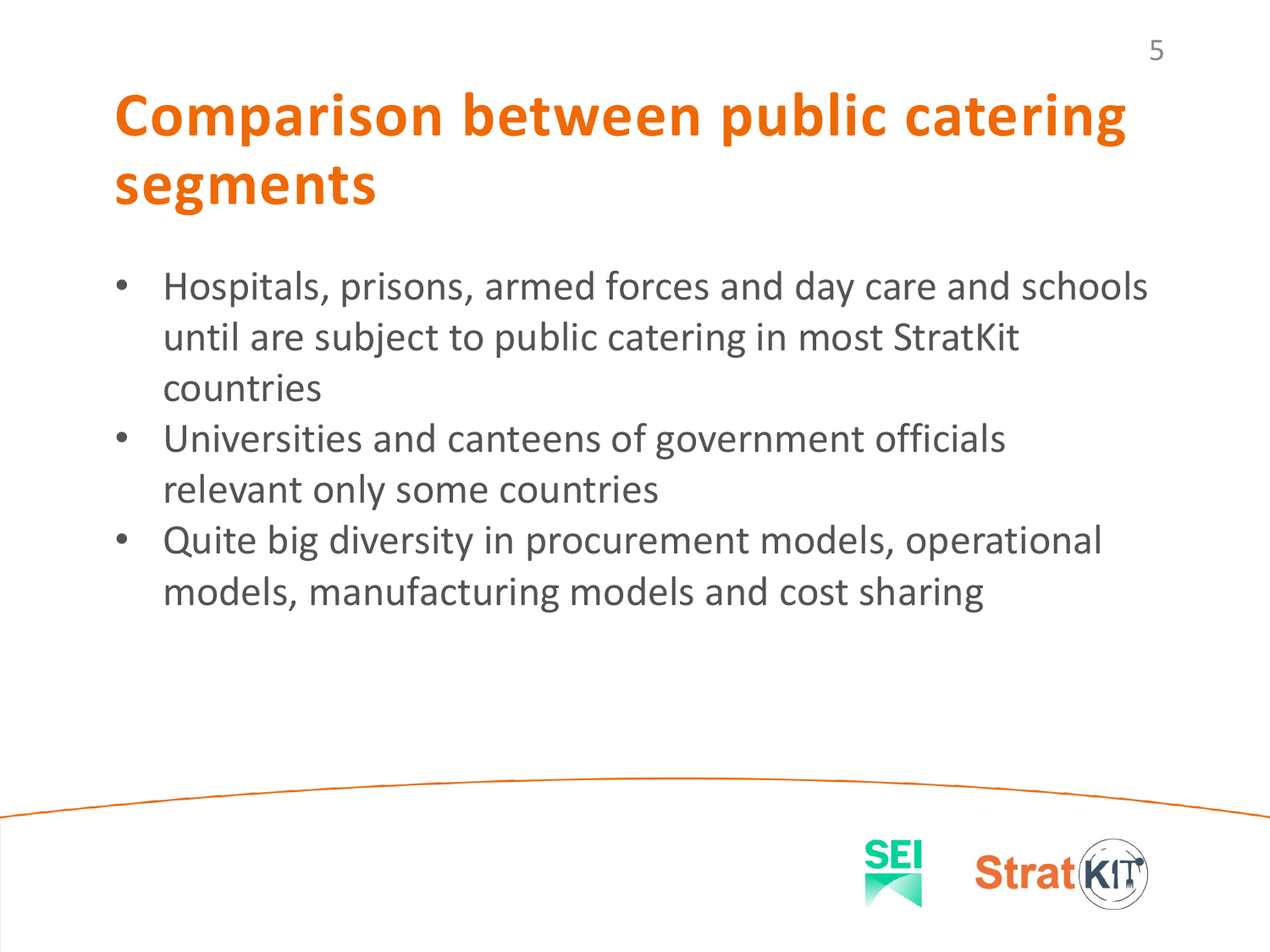## **School catering in selected countries**

- Procurement models Poland very decentralised, Estonia mostly centralised, other countries mixed or no data
- Operational models Poland mostly in-house, Estonia and Russia mostly contract catering, Finland in-house, contracted or publicly owned commercial company
- Manufacturing models Estonia, Poland mostly cooked and served, Russia and Finland all models available (Cook and serve, Cook and chill, C. Cold combination, heated up/served
- Cost sharing Estonia, Finland fully subsidised, other countries partly subsidised, St Petersburg partly no subsidies at all